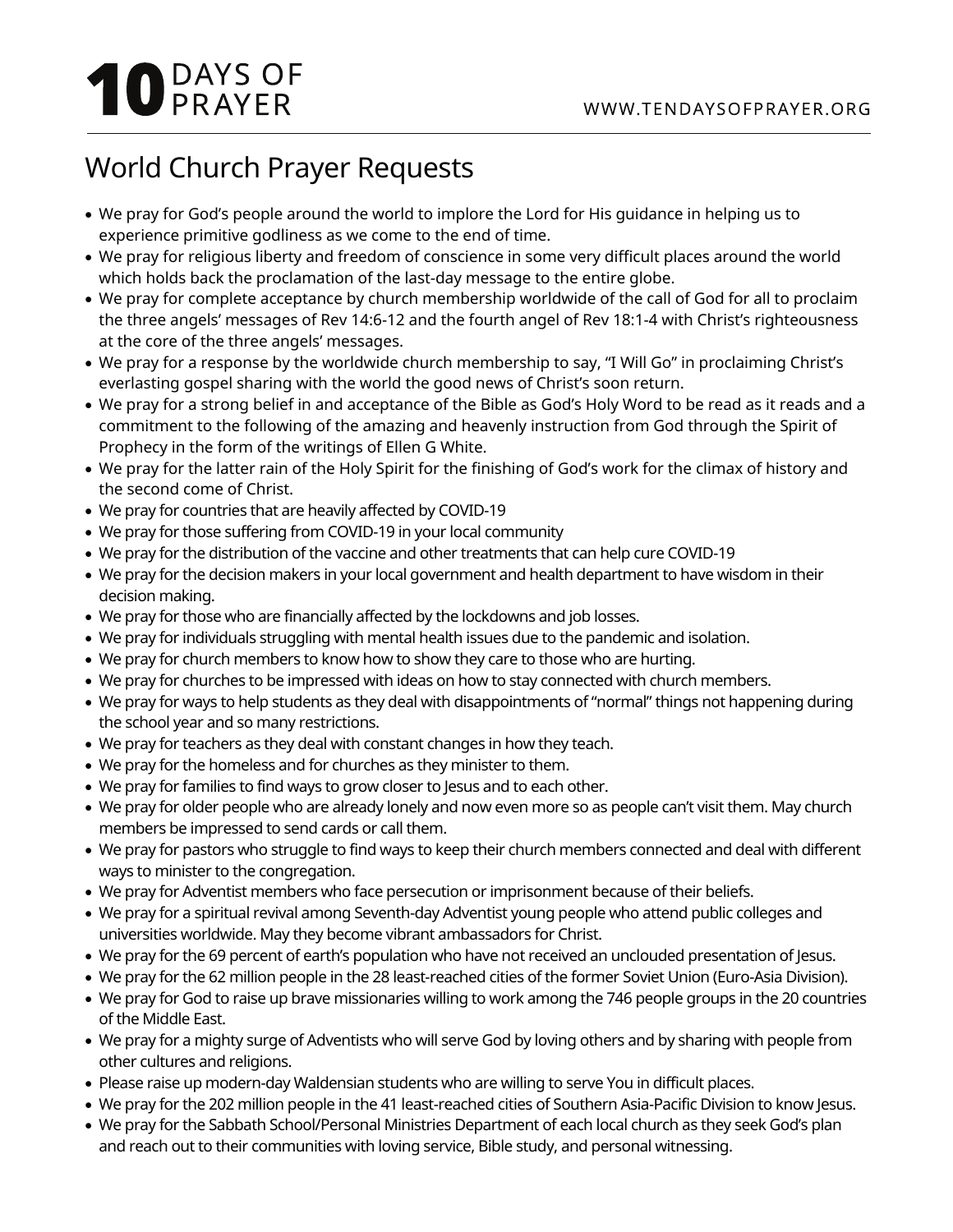## **O** DAYS OF

- We pray for Adventist Development and Relief Agency (ADRA) as they meet practical needs around the world.
- We pray for the 16 million people in the 6 least-reached cities of South Pacific Division.
- We pray for the Holy Spirit to help us know how to reach the 406 million people in the 105 least-reached cities of Northern Asia-Pacific Division.
- Please bless as Adventist Chaplaincy Ministries mobilizes chaplains and interested members to minister to those in prison.
- Lord, we pray for our Sabbath School teachers. Please let them know how important their work is for our children.
- Lord, we seek your guidance for the many Centers of Influence, health and family programs, and Pathfinder clubs around the world.
- We pray that You will help us love and nurture new members.
- Lord, please show us how to send more truth-filled literature (printed and electronic) into our communities. We pray that people will read it and that the Holy Spirit will convict them of Bible truth.
- Lord, we ask for Your protection over missionaries working in dangerous places.
- Please raise up literature evangelists, student volunteers, authors, media specialists, and financial supporters to spread words of hope and life.
- We pray for Adventist schools, students, and teachers worldwide. May these schools always teach Bible truth and lead young people into mission and service.
- Lord, give us wisdom to reach secular cultures that have no interest in religion. Let Your Holy Spirit break down the walls that surround secular hearts.
- Bless us as we reach out to people enslaved by spirit worship, idolatry, and animistic beliefs. Help us to understand their worldview and introduce them to a personal Savior.
- Lord, please inspire Seventh-day Adventists around the world to pray as never before. Let us plead together for the latter rain of the Holy Spirit, as promised in Joel 2, Hosea 6, and Acts 2.
- We pray for the 541 people groups in the 18 countries of Southern Africa-Indian Ocean Division. Please lead them to biblical truth.
- Show us how to meet the practical and spiritual needs of refugees. May our church be known for our love of all people, no matter who they are or where they come from.
- May we faithfully and fully proclaim the Three Angels' Messages of Revelation 14. May we center all our teachings on the love and righteousness of Christ.
- We ask You to raise up urban missionaries to plant churches for the 806 people groups in the 20 countries of Inter-European Division.
- Please raise up an army of workers to plant churches for the 948 people groups in the 38 countries of Inter-American Division.
- Please teach us how to proclaim our fundamental church beliefs with clarity, creativity, and biblical authenticity. May the love of Jesus be at the core of everything we believe.
- Lord, please prepare young people to plant churches for the 789 people groups in the 9 countries of North American Division.
- We ask You to prepare volunteers to serve the 70 people groups in the Israel Field.
- We ask You to raise up medical missionaries to plant churches among the 830 people groups in the 11 countries of East-Central Africa Division.
- We ask You to raise up prayer warriors to intercede for the 2,568 people groups in the 4 countries of Southern Asia Division.
- Please let our families reveal Your love in our homes and communities. We ask You to bring harmony into homes, heal broken relationships, protect the vulnerable from abuse, and reveal Your sanctifying power in seemingly hopeless situations.
- May our church members, pastors, and leaders around the world feed on God's Word every day. May we also seek You daily in personal prayer. Remind us that without You, we can do nothing.